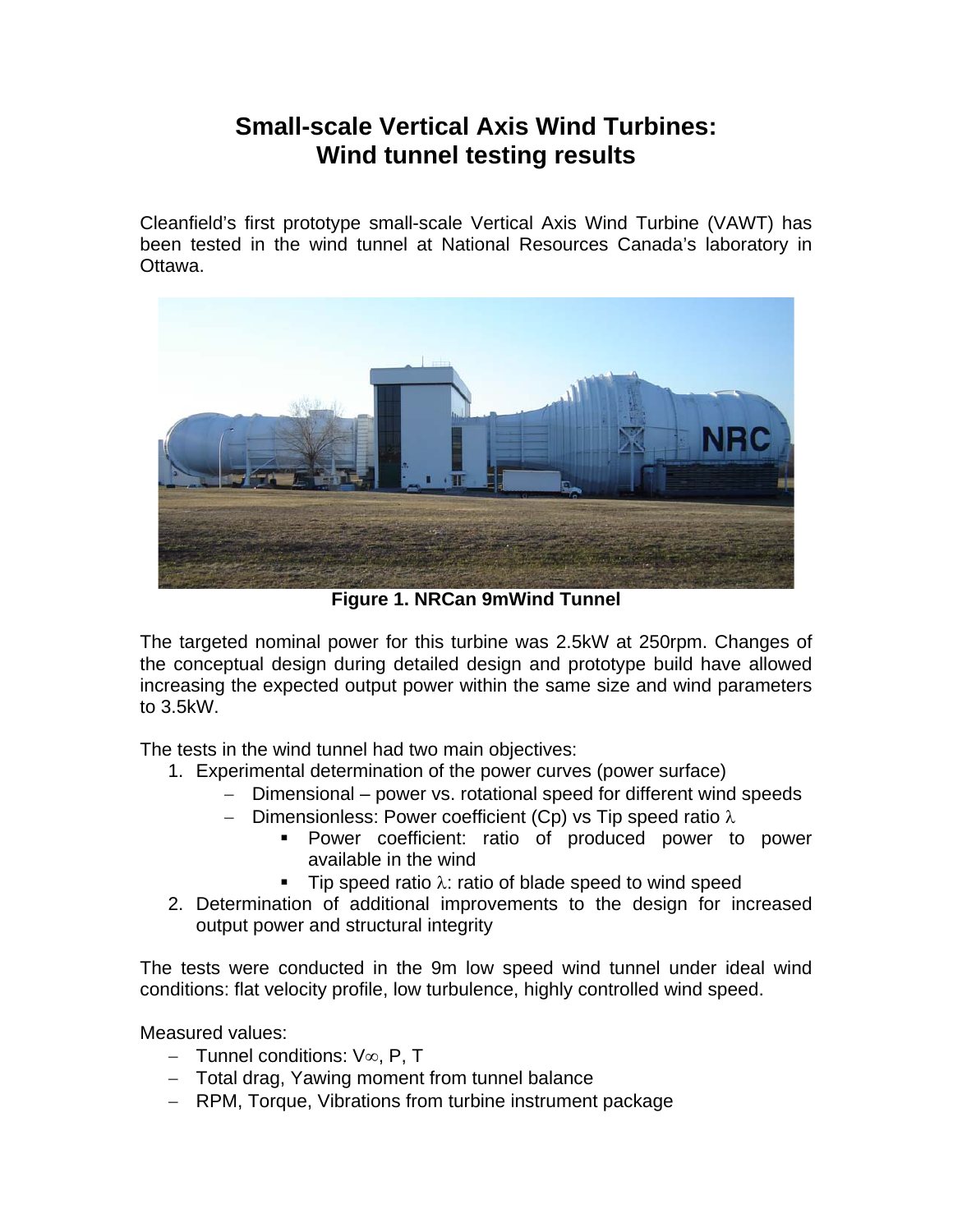

**Figure 2. Assembled test setup in NRCan wind tunnel** 



**Figure 3. Detail of instrumentation and control installation**